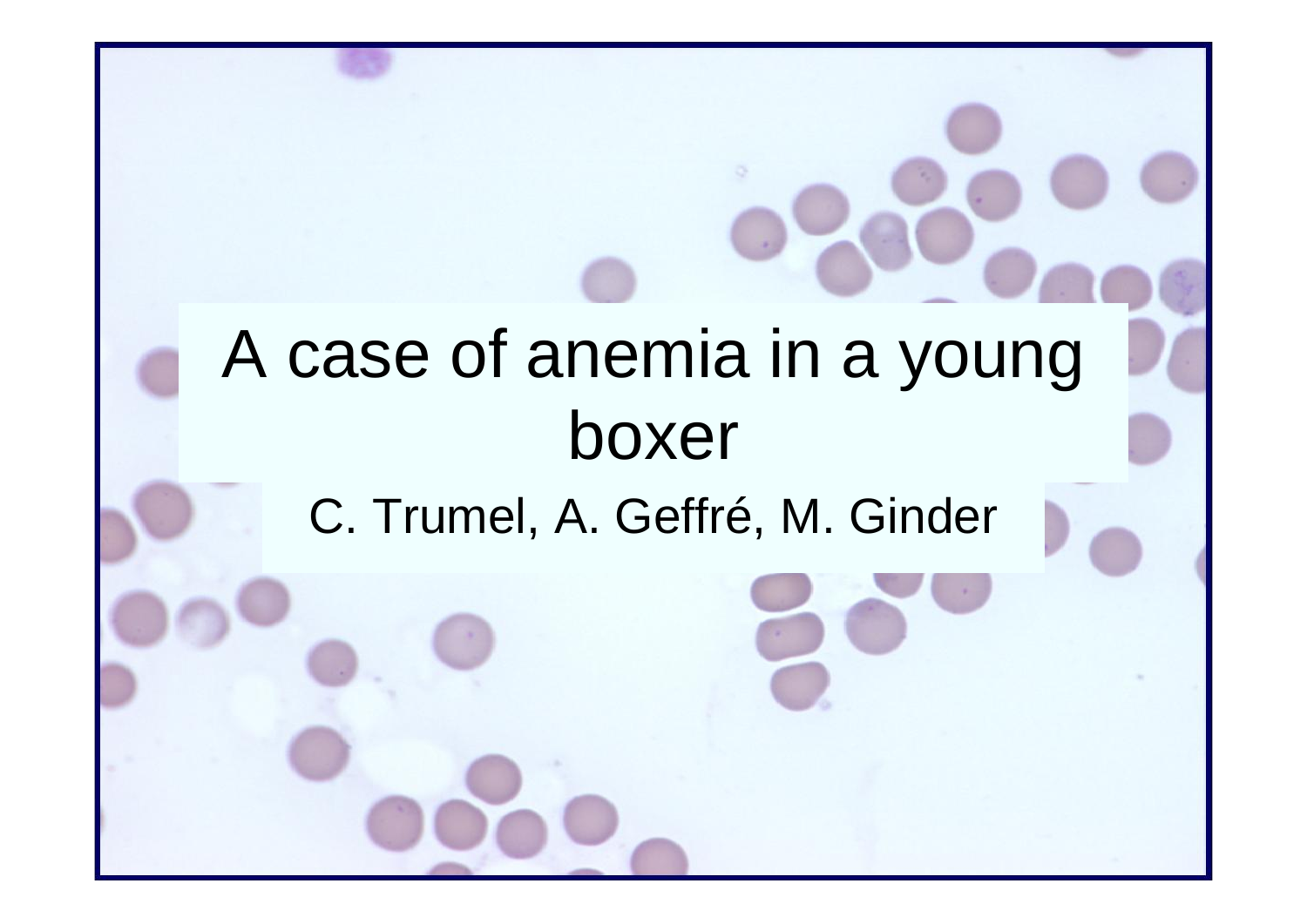## Signalment and History

- Devi is a 6 months old female Boxer
- Up to date on vaccination and deworming
- Acute diarrhea for 10 days after eating garbage
	- –In the stool: plastic bag pieces
	- mucous membranes are pale but otherwise healthy
- Symptomatic treatment but …
	- –Chronic diarrhea and deterioration of palor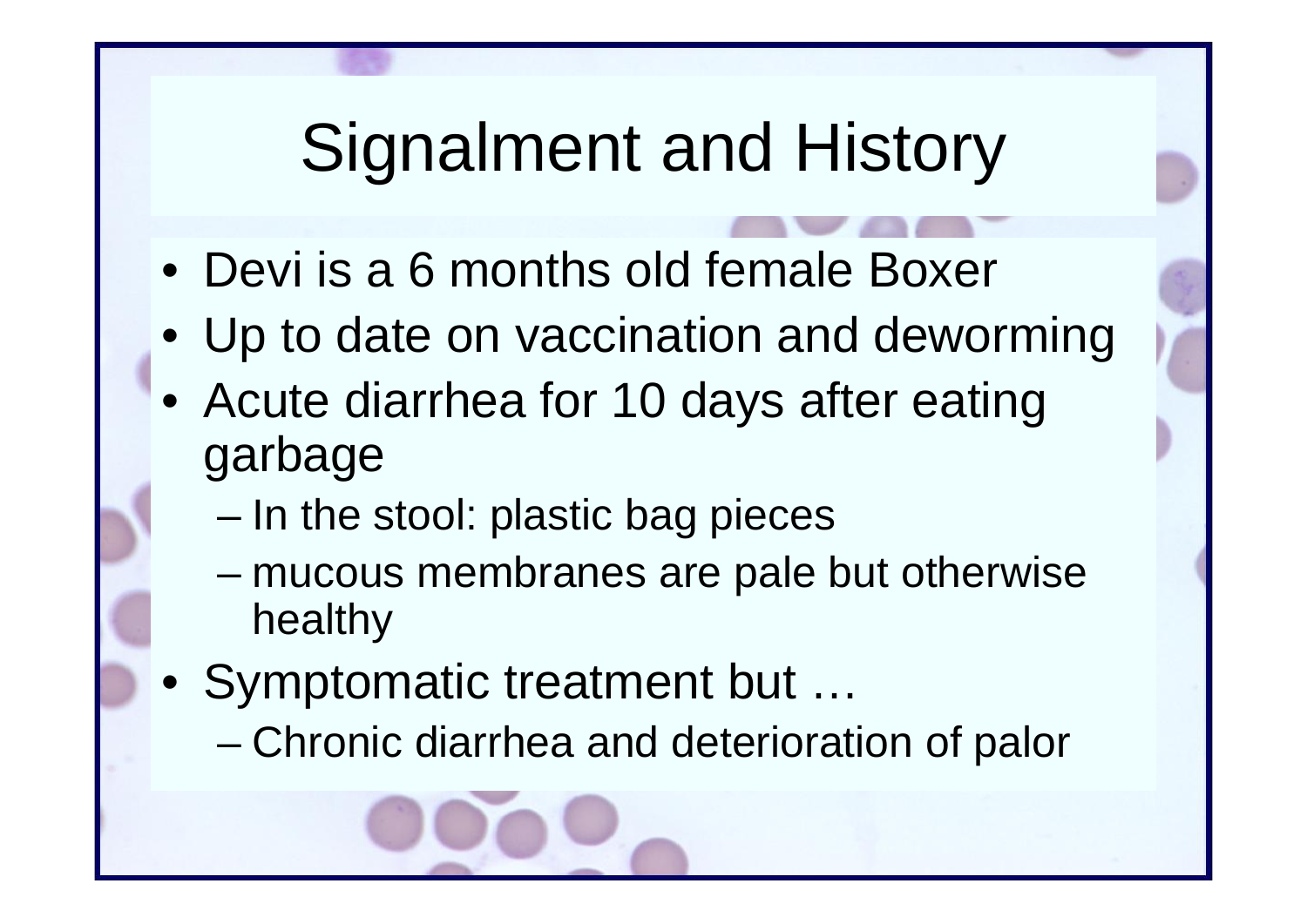

- • CBC
	- D1 : Hgb 12,4 g/dl, MCV 65,2 fl, MCH 22,6 g/dl, reticulocytes 0,0703.106/µl
	- D15 : Hgb 11,9 g/dl, MCV 67,7 fl, MCH 23,2 g/dl, reticulocytes 0,1183.106/µl
	- D30 : Hgb 10,2 g/dl, MCV 63,5 fl, MCH 20,9 g/dl, reticulocytes 0,1298.106/µl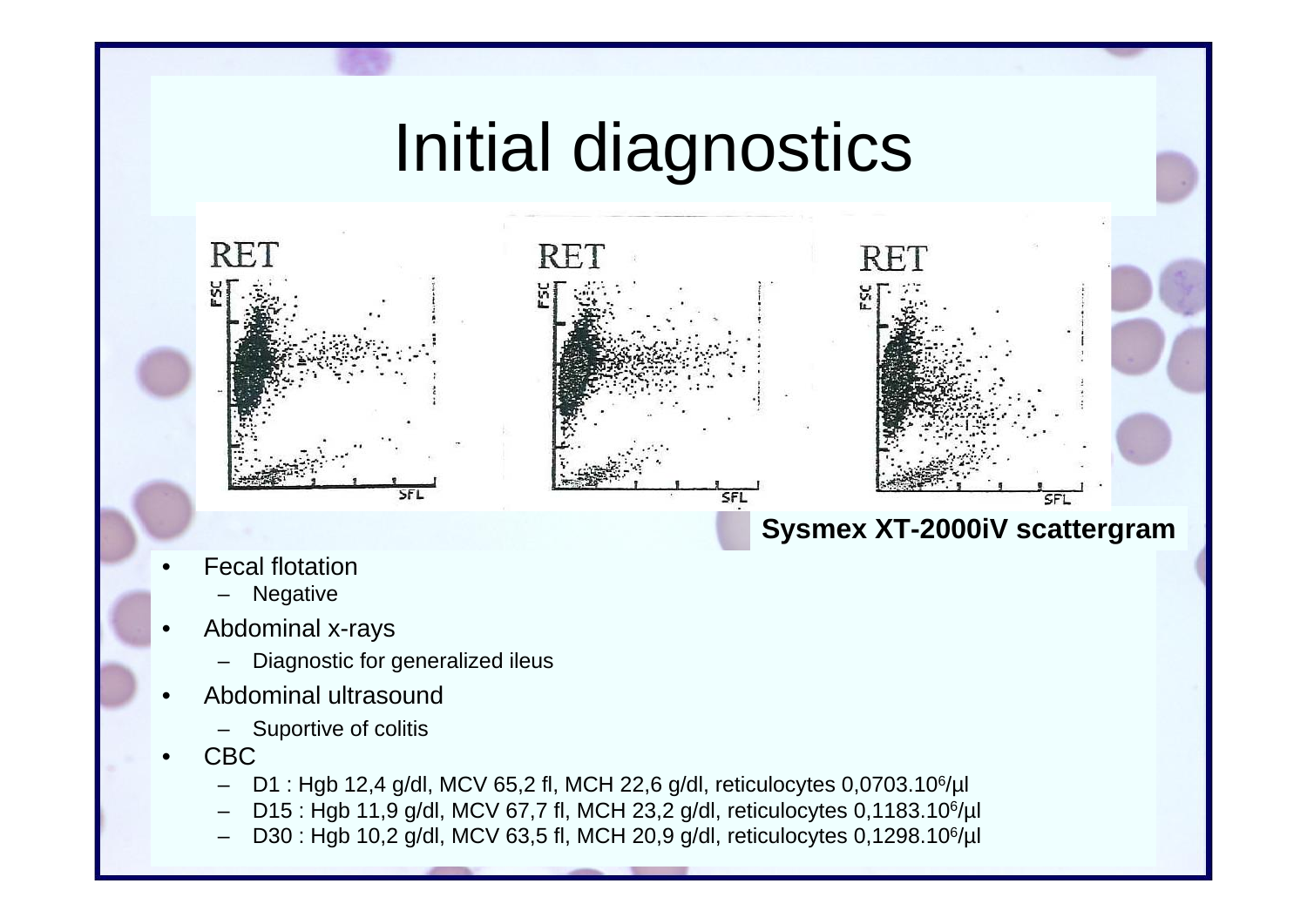## Diagnostics continued ...

- As diarrhea continued
	- –With non specific treatment
- As hemoglobin concentration decreased
- On day 30, endoscopic evaluation and large intestinal biopsy
	- –Histiocytic colitis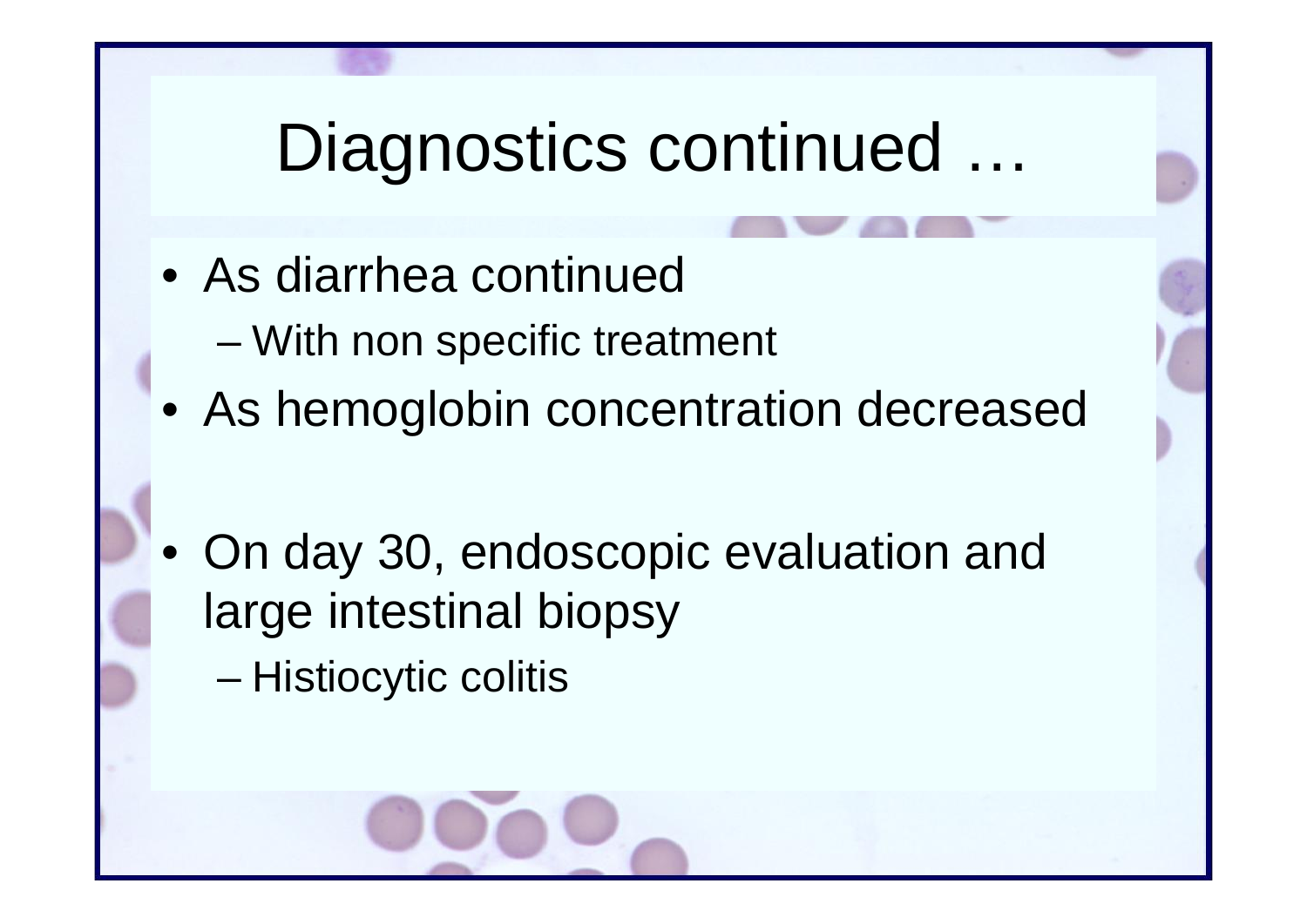## What is the cause of the anemia ?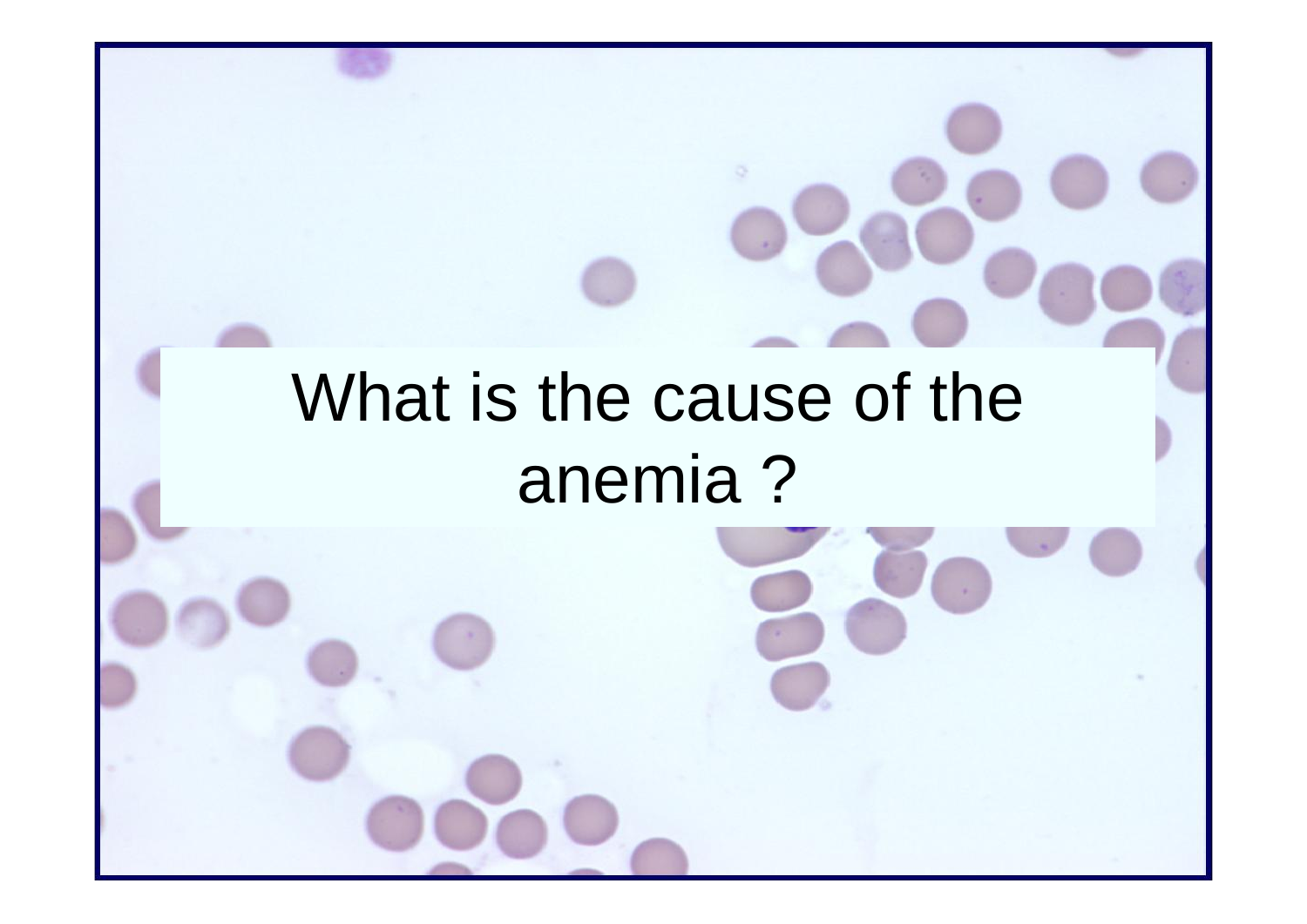

- •Diarrhea resolved with specific treatment
- • Anemia worsens and later improves with iron supplementation and resolution of diarrhea
	- –D 60 : Hgb 7,4 g/dl, MCV 45,6 fl, MCH 13,9 g/dl, reticulocytes 0,1248.106/µl
	- –D75: Hgb 12,7 g/dl, MCV 51,0 fl, MCH 17,6 g/dl, reticulocytes 0,0643.106/µl